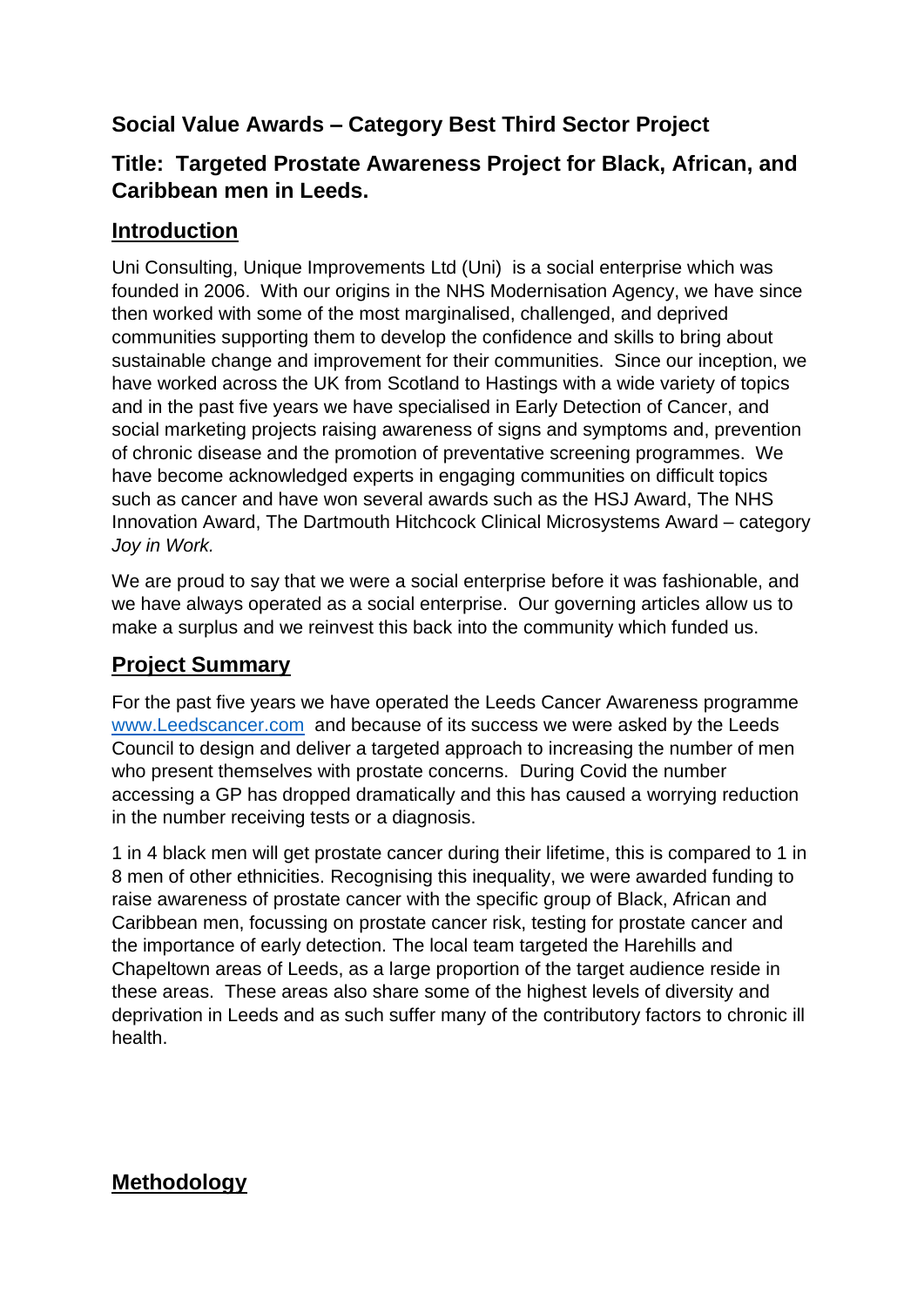# **1. Gathering insight**

We facilitated 2 focus groups which took place within the local communities. 20 men took part and 13 were of African and Caribbean ethnicities. Participants were asked about prostate awareness, barriers to contacting their GP, likes and dislikes of current available leaflets and what would work in their community to increase awareness levels.

It was found that:

- Older men would engage with social events and younger men would engage with social media content.
- Posters/resources needed to be present in everyday places e.g., barbers, food outlets, gyms, and betting shops.
- The message on print media needed to be short and clear.
- Most did not know black men were at higher risk.
- Most did not know about the Prostate Specific Antigen (PSA) test.

The focus groups provided valuable insight and shaped the campaign, the insight gained shaped the development of the campaign which lasted six months to March 2022.

#### **2. Developing Resources**

The insight produced the ideas which were then developed with a designer and groups of men in the target group, and this was then further checked and refined by the group examples follow.



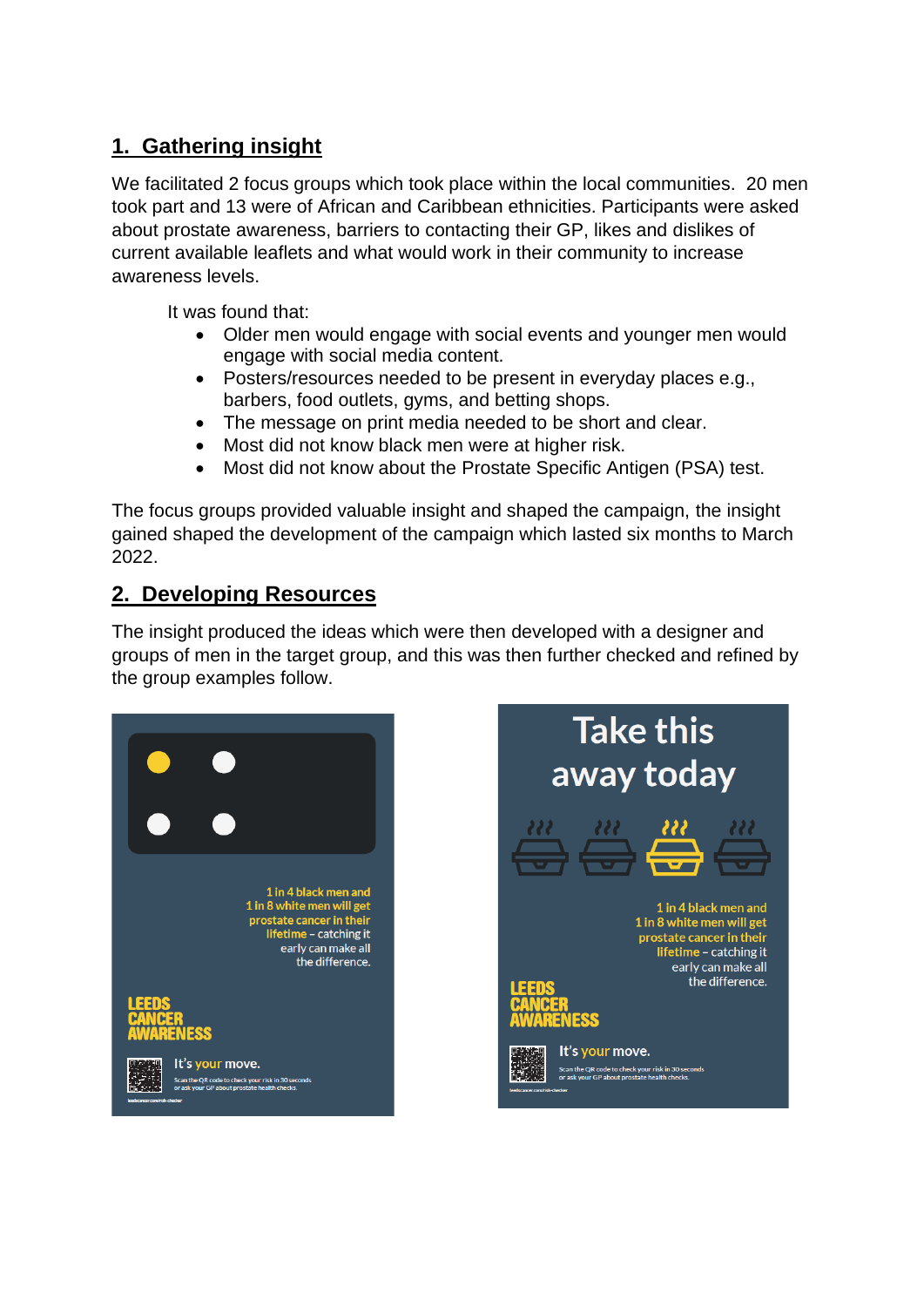

We worked in partnership with Prostate Cancer UK (PCUK) to promote the use of PCUK's risk checker and the QR code for the risk checker was placed on the printed resources, and social media posts 15 times throughout the six months of the campaign. 245 men accessed the risk checker from our campaign in the six months and this is verified by PCUK.

A 52 second video was created and posted on social media with the Facebook post being boosted. On Facebook the post was targeted to men living in Chapeltown and Harehills aged 35+, this was to help target younger men as well as older. This video received a total of 4,299 views from the target audience. Below is a breakdown of the age of men who viewed the video: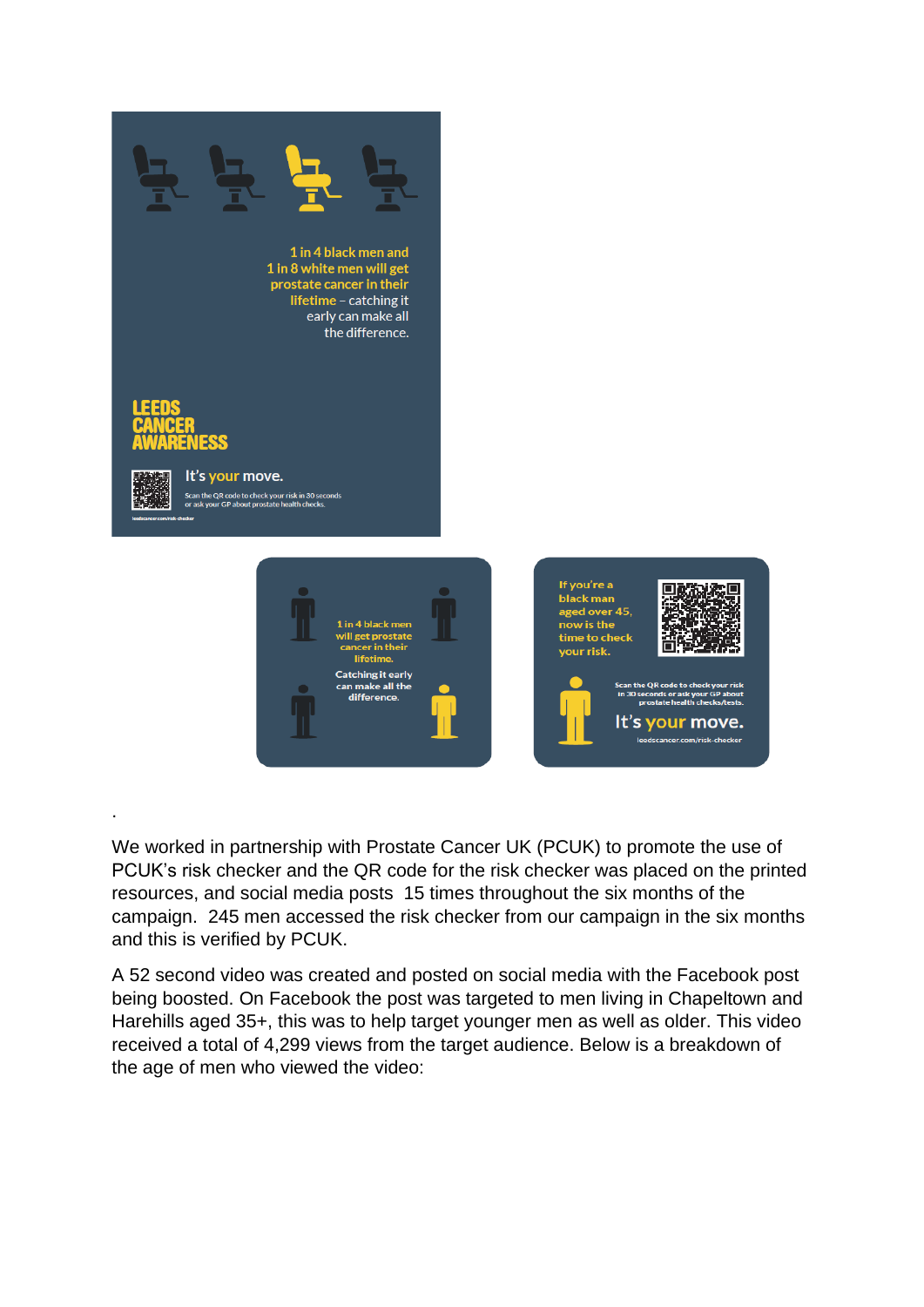



The materials were used in public outreach events such as Health Stands at Events, informal talks to groups, at an organised Domino competition in one of the targeted social settings and within a PowerPoint presentation which was shared at local partnership events and training sessions.

To maximise the social value from the campaign we trained several community leaders to enable them to hold their own prostate events beyond the campaign. The training was designed to increase their motivation and confidence and they were supported by a training toolkit that they can use.

Several of the local venues such as Barbers, take-aways and betting shop were given packs and brief conversations training so that they could have informal conversations with customers. The 140 packs contained leaflets such as the PCUK leaflet [\(https://bit.ly/3qRG19T\)](https://bit.ly/3qRG19T) and a free key ring.

#### **Results**

- 400 prostate cancer awareness conversations were completed.
- 71% of the conversations took place with men.
- 29% of the conversations took place with the secondary audience of women/families.
- 83% of attendees stated they enjoyed the awareness sessions
- 75% of attendees of awareness sessions recorded an increased awareness through pre & post evaluation.
- 66% of attendees stated that they would speak to their GP or ask for a PSA test following the session.
- 140 packs given out
- 4,299 views of the video

These all demonstrate the National Themes of increasing local skills, improving employability, and promoting local resilience.